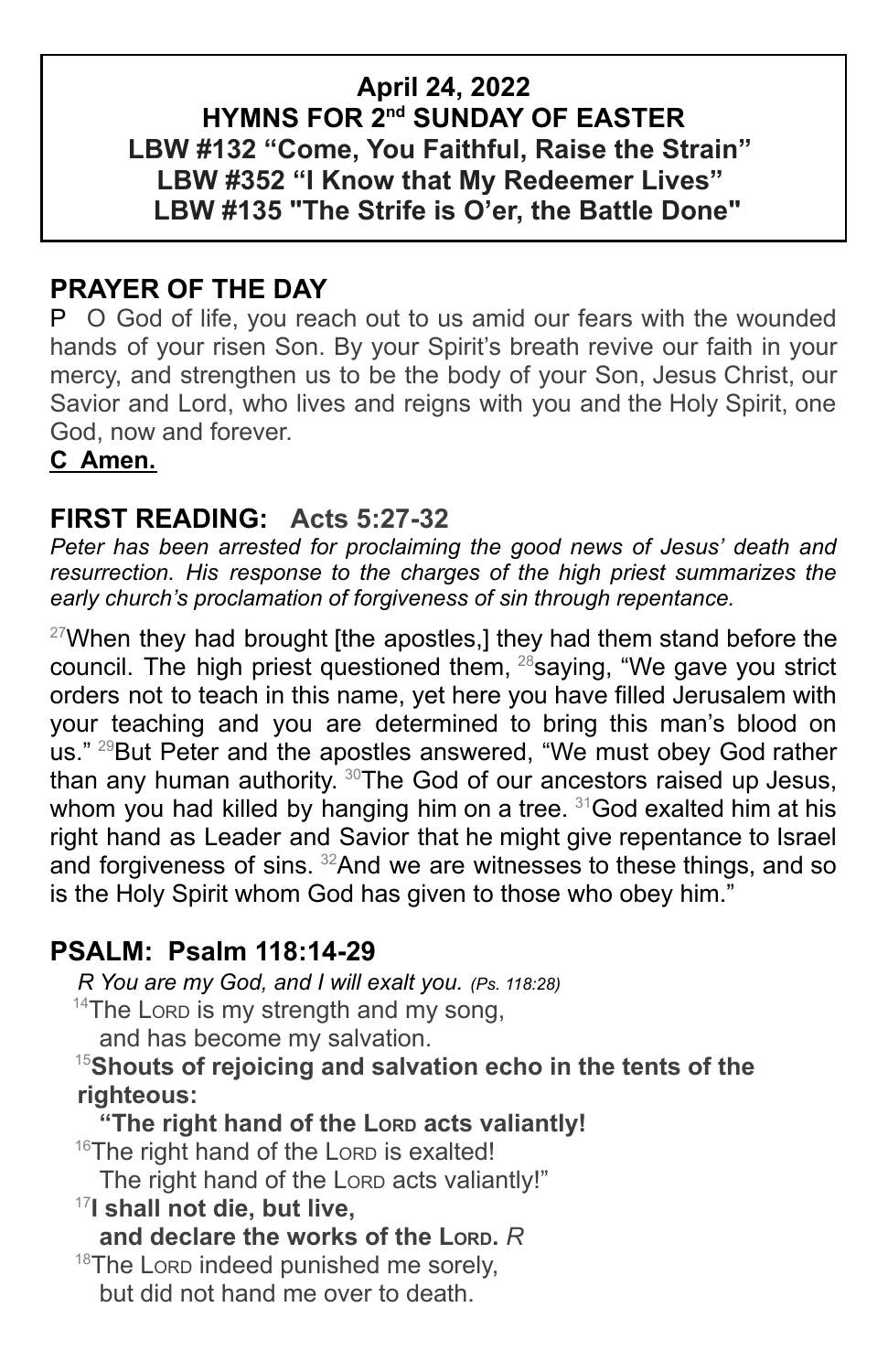<sup>19</sup>**Open for me the gates of righteousness; I will enter them and give thanks to the LORD.** <sup>20</sup>"This is the gate of the LORD; here the righteous may enter." 21 **I give thanks to you, for you have answered me and you have become my salvation.** *R* <sup>22</sup>The stone that the builders rejected has become the chief cornerstone. <sup>23</sup>**By the LORD has this been done; it is marvelous in our eyes.**  $24$ This is the day that the LORD has made; let us rejoice and be glad in it. <sup>25</sup>**Hosanna! <sup>|</sup> O LORD, save us! We pray to you, LORD, prosper our days!** *R*  $^{26}$ Blessed is the one who comes in the name of the LORD; we bless you from the house of the LORD. <sup>27</sup>**The LORD is God and has given us light. Form a procession with branches up to the corners of the altar.** <sup>28</sup>You are my God, and I will thank you; you are my God, and I will exalt you. <sup>29</sup>**Give thanks to the LORD, for the LORD is good; God's mercy endures forever.** *R*

## **SECOND READING: Revelations 1:4-8**

*The book of Revelation recounts a mystical vision of the risen Christ experienced by a Christian prophet named John. Here he describes Christ as a timeless redeemer, the beginning, present, and end of all time.*

<sup>4</sup>John to the seven churches that are in Asia:

Grace to you and peace from him who is and who was and who is to come, and from the seven spirits who are before his throne, <sup>5</sup>and from Jesus Christ, the faithful witness, the firstborn of the dead, and the ruler of the kings of the earth.

To him who loves us and freed us from our sins by his blood, <sup>6</sup>and made us to be a kingdom, priests serving his God and Father, to him be glory and dominion forever and ever. Amen.

 $7$ Look! He is coming with the clouds;

every eye will see him,

even those who pierced him;

and on his account all the tribes of the earth will wail.

So it is to be. Amen.

<sup>8</sup>"I am the Alpha and the Omega," says the Lord God, who is and who was and who is to come, the Almighty.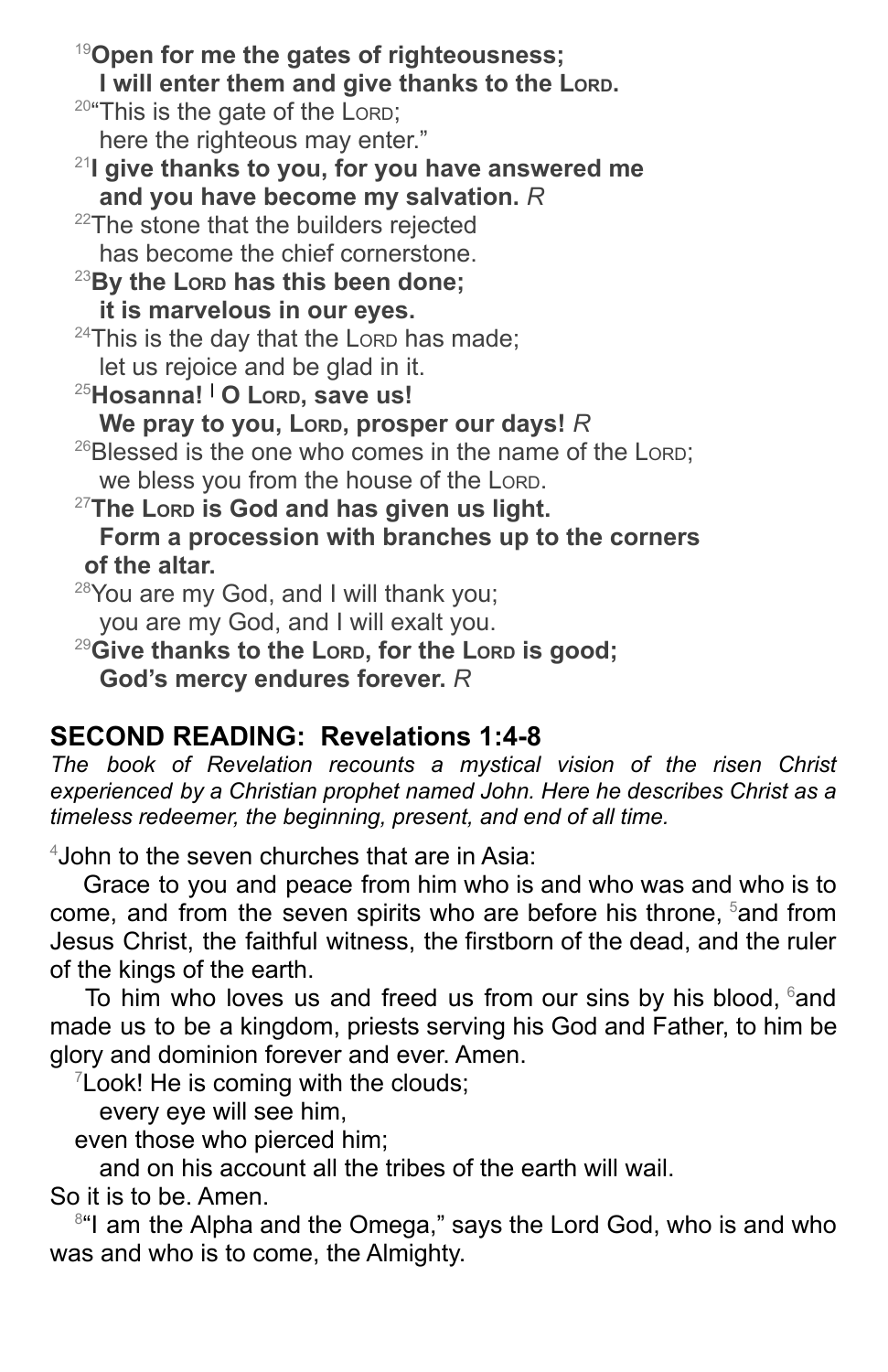# **GOSPEL: John 20:19-31**

*The unprecedented events of the day of resurrection continue as the risen Jesus appears to his fearful disciples. A week later, after Thomas worships Jesus, Jesus pronounces that the blessings of the resurrection are also for those who "have not seen and yet believe."*

 $19$ When it was evening on that day, the first day of the week, and the doors of the house where the disciples had met were locked for fear of the Jews, Jesus came and stood among them and said, "Peace be with you." <sup>20</sup>After he said this, he showed them his hands and his side. Then the disciples rejoiced when they saw the Lord.  $21$  Jesus said to them again, "Peace be with you. As the Father has sent me, so I send you." <sup>22</sup>When he had said this, he breathed on them and said to them, "Receive the Holy Spirit.<sup>23</sup> If you forgive the sins of any, they are forgiven them; if you retain the sins of any, they are retained."

 $24$ But Thomas (who was called the Twin), one of the twelve, was not with them when Jesus came. <sup>25</sup>So the other disciples told him, "We have seen the Lord." But he said to them, "Unless I see the mark of the nails in his hands, and put my finger in the mark of the nails and my hand in his side, I will not believe."

 $^{26}$ A week later his disciples were again in the house, and Thomas was with them. Although the doors were shut, Jesus came and stood among them and said, "Peace be with you." <sup>27</sup>Then he said to Thomas, "Put your finger here and see my hands. Reach out your hand and put it in my side. Do not doubt but believe." <sup>28</sup>Thomas answered him, "My Lord and my God!"<sup>29</sup>Jesus said to him, "Have you believed because you have seen me? Blessed are those who have not seen and yet have come to believe."

<sup>30</sup>Now Jesus did many other signs in the presence of his disciples, which are not written in this book.<sup>31</sup>But these are written so that you may come to believe that Jesus is the Messiah, the Son of God, and that through believing you may have life in his name.

## **PRAYERS OF INTERCESSION**

P Set free from captivity to sin and death, we pray to the God of resurrection for the church, people in need, and all of creation. *A brief silence.*

A Holy One who acts righteously, equip your church as witnesses of your goodness to go and tell others of your abundant love, that they may believe that Jesus is our salvation and life. God, in your mercy, **C hear our prayer.**

A Renew your people's commitment to use resources responsibly and to live well with your creation. Invite us to recognize and nurture signs of resurrection life in the natural world. God, in your mercy,